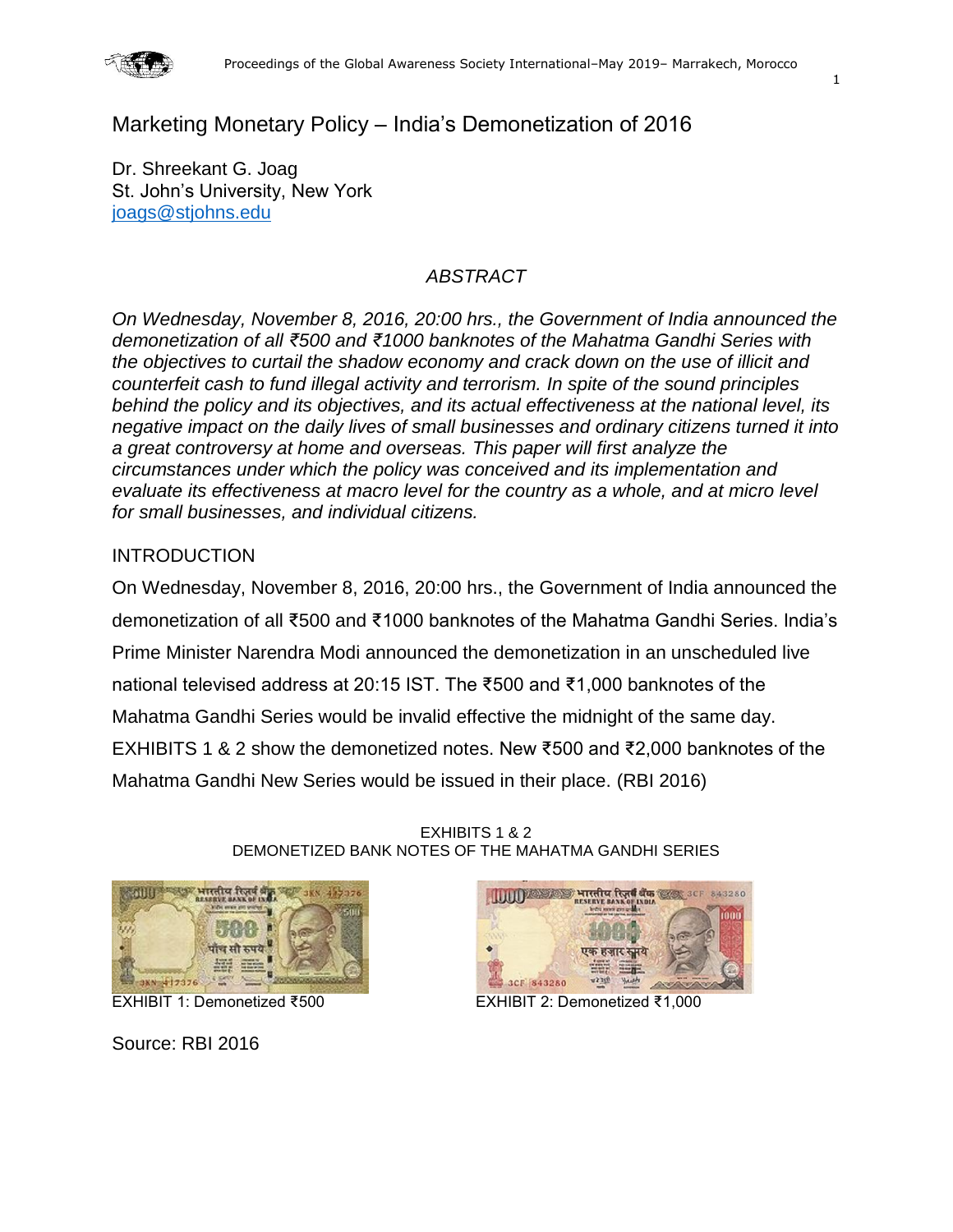

Indians living in India would have until 30th December 2016 to deposit their old, now demonetized, currency notes in the banks in order to receive credit. Nonresident Indians (NRIs) would have until March 30, 2017, to deposit their money.

The government claimed that the action would curtail the shadow economy and crack down on the use of illicit and counterfeit cash to fund illegal activity and terrorism. The announcement stated that as of midnight that day, the two demonetized currencies would become unusable in the market. (RBI 2016)

# INDIA'S HISTORY OF DEMONETIZATION (Nag 2016)

The following lists the previous 3 demonetizations in India.

- 1946: ₹1,000, ₹5,000 and ₹10,000 banknotes were demonetized
- 1954: The banknotes were reintroduced
- 1978: Same notes were demonetized again
- 2016: ₹500 and ₹1,000 banknotes were demonetized

Either the main or one of the main objectives in each case was to curb the menace of "black money" held by evading taxes.

OBJECTIVES OF 2016 DEMONETIZATION (Ministry of Finance 2016, Nag 2016) The stated objective of this 2016 demonetization of high value notes of denominations ₹500 and ₹1,000 as per the Gazette notification were:

- To wipe out unaccounted and tax evaded money stored in such high value notes
- To curb the menace of fake currencies
- To prevent use of high denomination notes for terror financing

People had two avenues to withdraw in cash, the money so deposited in the banks: either from the banks by giving a personal check, or through the Automated Teller Machines (ATMs). It was announced that each person with a separate bank account could withdraw up to ₹15,000 every week from the banks by giving a check. In addition, each person could get ₹2,000 each week from the ATMs.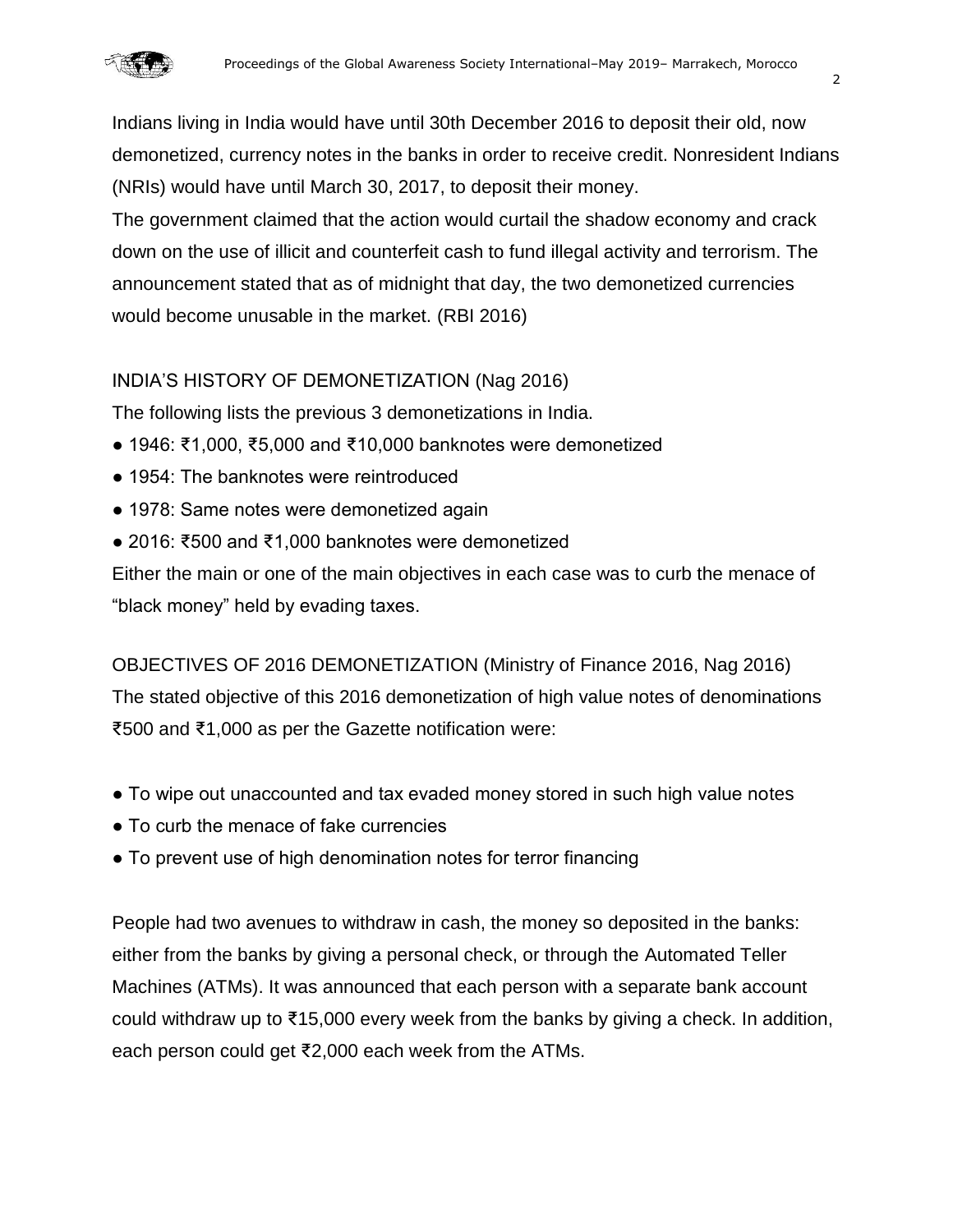

The sound principles behind the policy and its objectives had raised expectations about the impact of the demonetization to unreasonable levels. However, unclear and far less visible effectiveness of the policy at the national level, in contrast to its very visible negative impact on the daily lives of small businesses and ordinary citizens resulted in turning the demonetization into a great national and international controversy.

This paper will analyze the circumstances under which the policy was conceived and evaluate its implementation and effectiveness at national, small business, and individual citizen levels.

## CHALLENGES OF 2016 DEMONETIZATION AT THE NATIONAL LEVEL

Challenges of the 2016 demonetization at the macro level become apparent when one compares how much of the total currency in circulation was accounted for by the demonetized currency in 2016 as compared to that in 2001. Exhibit 3 presents the information of such comparison.

As can be seen, of the total currency notes in circulation, the demonetized notes would have accounted for 26.0% by value and 3.1% by volume respectively in 2001; whereas, they accounted for 85.2% value and 24.4% by volume respectively in 2016.

In simple words, the 2016 demonetization was far more serious as it would affect most of money supply in the economy. (Nag 2016)

### EXHIBIT 3 CHALLENGES OF 2016 DEMONETIZATION Comparing 2001 vs. 2016 Share of Demonetized Currency in the Economy

High value notes of ₹500 and ₹1,000 as % of total currency in circulation

|                                                    | 2001  | 2016  | 2016                        |
|----------------------------------------------------|-------|-------|-----------------------------|
| Share of high value notes of ₹500 and ₹1,000       |       |       |                             |
| By Value (₹)                                       | 26%   | 85.2% | 14.18 T₹ of 16.42 T₹        |
| By Volume (#)                                      | 3.1%  | 24.4% | 22.03 B# of 90.26 B#        |
| Share of high value notes in M1                    | 14.8% | 54.5% | $T =$ Trillion, B = Billion |
| $M1$ = demand deposits + currency + other deposits |       |       |                             |

CHALLENGES OF 2016 DEMONETIZATION AT THE INDIVIDUAL LEVEL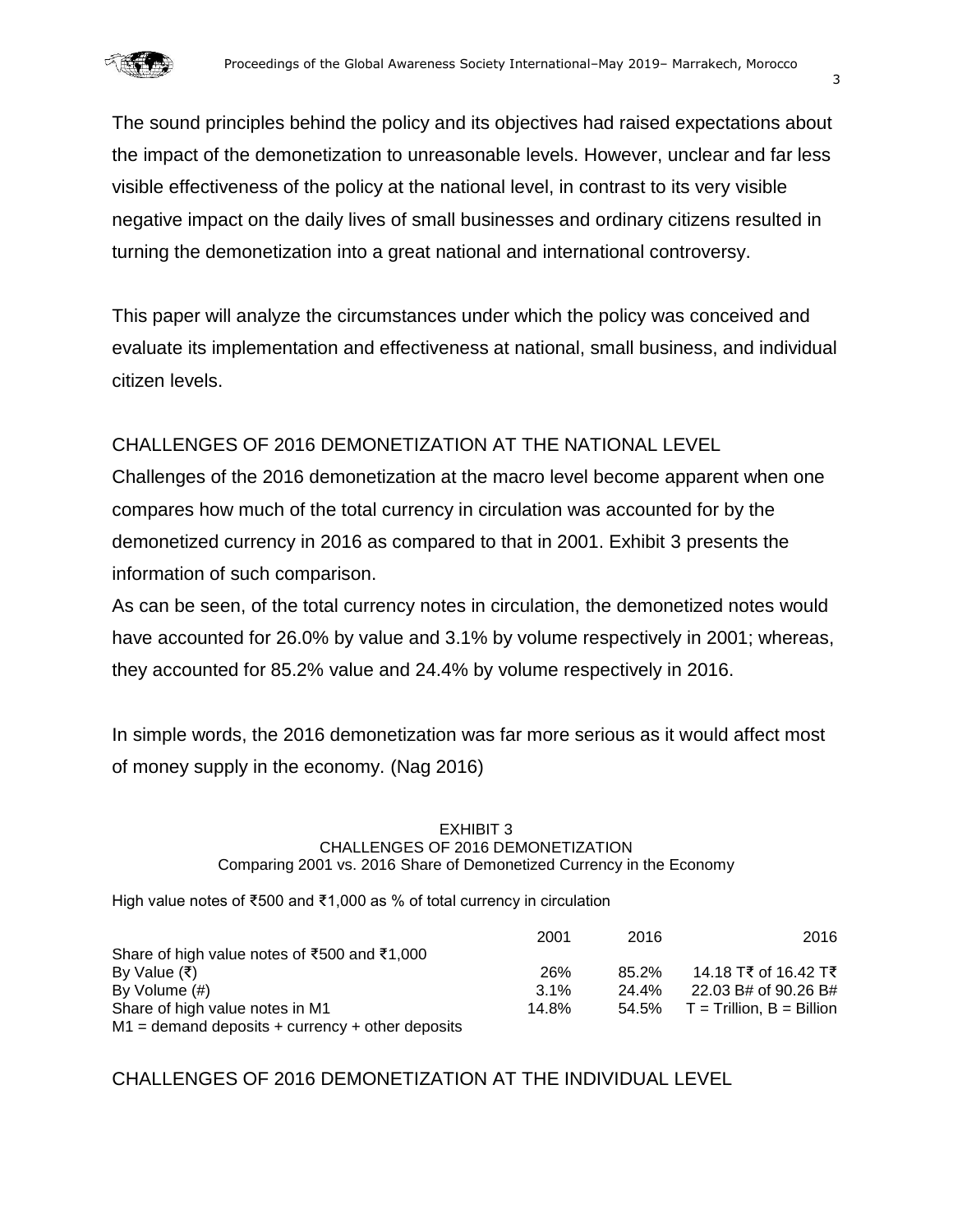

In every respect, the 2016 demonetization was far more challenging for the country as well as for individuals compared to any demonetization done in the past. Exhibit 4 below shows the comparison between the 2016 demonetization and the previous 1978 demonetization. The lowest denomination note demonetized in 1978 was ₹1000, equivalent to ₹14,000 in 2016. The 1978 demonetized note of ₹1000 was relatively so large that just 1.49 such notes would amount to the prevalent per capita net national income (NNI). In contrast, the 2016 demonetized note of ₹500 was much smaller, and it would take 187 such notes to account for the prevalent NNI. In simple terms, the 1978 demonetized note was so large that an average person would almost never use it in real life. Consequently, most people were unaware of and unaffected by the 1978 demonetization.

In contrast, the 2016 demonetized note was much smaller and would be used by an average person on a daily basis for living expenses. Looking at it in another way, unlike in the past, in 2016, the demonetized high value notes were supporting more of the transaction demand for money, rather than the "store of value" demand. Therefore, the 2016 demonetization of such a medium of exchange was far more serious as it would affect virtually every person in the country. (Nag 2016)

|                                           | 1978                      | 2016                       |
|-------------------------------------------|---------------------------|----------------------------|
| Notes Demonetized                         | 1,000, 5,000, 10,000      | 500, 1000                  |
| Value Equivalent Notes                    | 1000 of 1978              | 14,000 of 2016             |
| Net Per Capita National Income            | 1,491.70                  | 93,293                     |
| Per Cap Nat Inc/Lowest Denomination       | 1.49                      | 186.59                     |
| Demonetized                               |                           |                            |
| Av No. of Lowest Denomination Demonetized | 1.49 per Year             | 1 per 2 days               |
| Notes Spent                               | Very Rare                 | Regular, Daily             |
| Usage by average Person                   |                           |                            |
| <b>Lowest Denomination Demonetized</b>    | Not normally used by most | Almost always used by most |
|                                           | people                    | people                     |

EXHIBIT 4 CHALLENGES OF 2016 DEMONETIZATION: Comparing 1978 and 2016 Demonetizations

If the previous demonetizations were described as precision radio surgery, the 2016 demonetization was like a chemo therapy that would affect the whole body of the nation.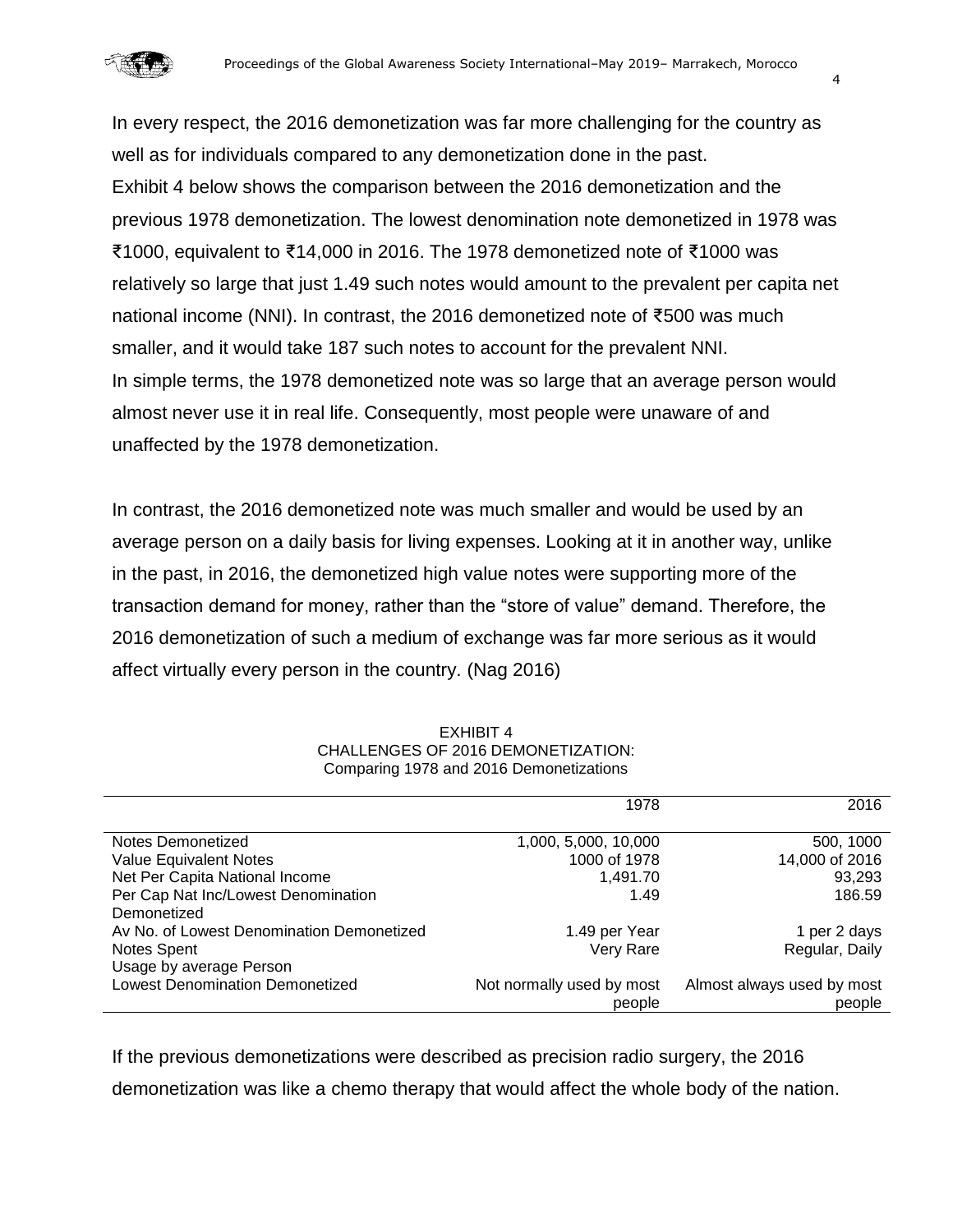

### EXHIBIT 5 DETAILS OF THE INDIAN GOVERNMENT'S DEMONETIZATION PLAN (RBI 2016, Ministry of Finance 2016, Economic Times 2016)

Exhibit 5A presents Demonetization Plan 1 - Depositing or Exchanging the Demonetized Currency

### EXHIBIT 5A

DEMONETIZATION PLAN - DEPOSITING AND EXCHANGE OF DEMONETIZED CURRENCY \_\_\_\_\_\_\_\_\_\_\_\_\_\_\_\_\_\_\_\_\_\_\_\_\_\_\_\_\_\_\_\_\_\_\_\_\_\_\_\_\_\_\_\_\_\_\_\_\_\_\_\_\_\_\_\_\_\_\_\_\_\_\_\_\_\_\_\_\_\_\_\_\_\_\_\_\_\_\_\_\_\_\_\_

Demonetized notes could be:

- $\bullet$  deposited in banks over next 50 days Nov 09 Dec 30
- Exchanged at bank counters. Limits per person as below:
	- ₹4,000 = Nov 8-13 ₹4,500 = Nov 24-17 ₹2000 = Nov 18 on
- Exchanged at airports for International travelers ₹5000
- Exchange stopped completely after Nov 25

Exhibit 5B presents Demonetization Plan - Cash Withdrawals for Living Expenses

EXHIBIT 5B DEMONETIZATION PLAN - CASH WITHDRAWALS FOR LIVING EXPENSES \_\_\_\_\_\_\_\_\_\_\_\_\_\_\_\_\_\_\_\_\_\_\_\_\_\_\_\_\_\_\_\_\_\_\_\_\_\_\_\_\_\_\_\_\_\_\_\_\_\_\_\_\_\_\_\_\_\_\_\_\_\_\_\_\_\_\_\_\_\_\_\_\_\_\_\_\_\_\_\_\_\_\_\_

\_\_\_\_\_\_\_\_\_\_\_\_\_\_\_\_\_\_\_\_\_\_\_\_\_\_\_\_\_\_\_\_\_\_\_\_\_\_\_\_\_\_\_\_\_\_\_\_\_\_\_\_\_\_\_\_\_\_\_\_\_\_\_\_\_\_\_\_\_\_\_\_\_\_\_\_\_\_\_\_\_\_\_\_

\_\_\_\_\_\_\_\_\_\_\_\_\_\_\_\_\_\_\_\_\_\_\_\_\_\_\_\_\_\_\_\_\_\_\_\_\_\_\_\_\_\_\_\_\_\_\_\_\_\_\_\_\_\_\_\_\_\_\_\_\_\_\_\_\_\_\_\_\_\_\_\_\_\_\_\_\_\_\_\_\_\_\_\_

From Current and Cash Credit Bank Accounts ₹10,000/day and ₹20,000/week = Nov 10-13 ₹24,000/week = Nov 14 on

From ATMs ₹2,000/day = till Nov 14 ₹2,500/day = till Dec 31 ₹4,500/day = from Jan 01 ₹10,000/day = from Jan 16

From Savings Accounts ₹24,000/day = till Feb 20 ₹50,000/day = till Mar 13 No limits after Mar 13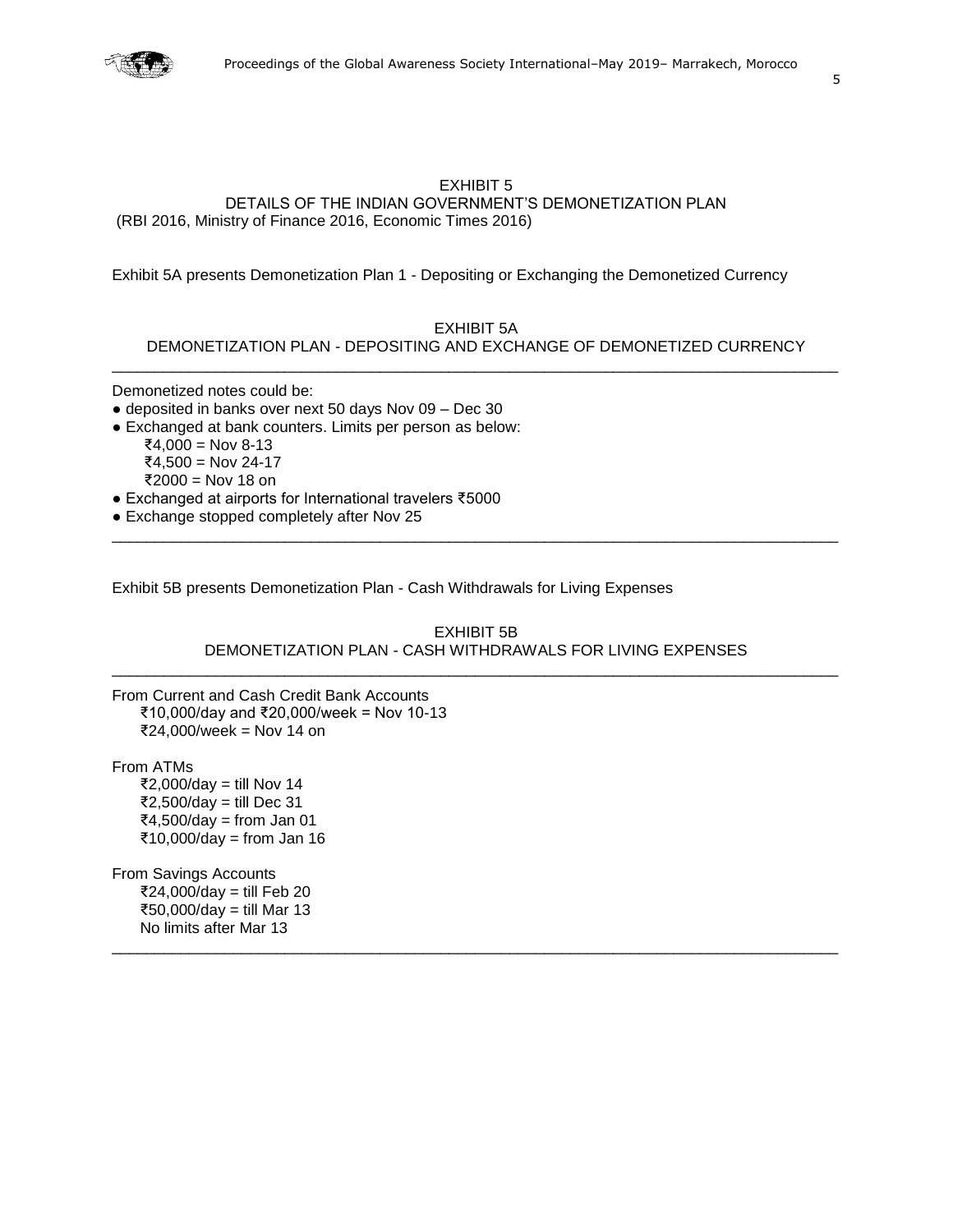

Exhibit 5C presents Demonetization Plan - Cash Withdrawals for Weddings and Farmers

EXHIBIT 5C DEMONETIZATION PLAN - CASH WITHDRAWALS FOR WEDDINGS AND FARMERS \_\_\_\_\_\_\_\_\_\_\_\_\_\_\_\_\_\_\_\_\_\_\_\_\_\_\_\_\_\_\_\_\_\_\_\_\_\_\_\_\_\_\_\_\_\_\_\_\_\_\_\_\_\_\_\_\_\_\_\_\_\_\_\_\_\_\_\_\_\_\_\_\_\_\_\_\_\_\_\_\_\_\_\_

For Wedding Expenses Families could draw from one account ₹250,000 Farmers could draw from their accounts against crop loans ₹25,000 per week Gas Pumps, Govt. Hospitals, Railways, Airlines, Crematoriums, and State recognized Dairies and Ration Stores - Could accept the banned notes till Dec 2

\_\_\_\_\_\_\_\_\_\_\_\_\_\_\_\_\_\_\_\_\_\_\_\_\_\_\_\_\_\_\_\_\_\_\_\_\_\_\_\_\_\_\_\_\_\_\_\_\_\_\_\_\_\_\_\_\_\_\_\_\_\_\_\_\_\_\_\_\_\_\_\_\_\_\_\_\_\_\_\_\_\_\_\_

Nonresident Indians could exchange banned notes after Dec 30

# EVALUATION OF THE DEMONETIZATION AT THE MACRO LEVEL

Exhibit 6 presents the quantitative outcomes of the demonetization at the national level. In 2016, total currency in circulation in India was valued at 17.65 T₹. The demonetized currency notes were valued at 15.00 T₹. It was estimated that only about 12 T₹ (80%) worth of that currency would be returned to the banks and about 3.0 T₹ (20%) of the demonetized currency would not be returned and would therefore go out of circulation permanently as it represented illegitimate wealth acquired from unreported earnings.

Unfortunately for the predictions, but fortunately for the country, 14.55 T₹ (97%) worth of demonetized banknotes were returned to the banks by Dec 2016. Further, by August of 2017, 14.85 T₹ (99/%) of the demonetized banknotes were returned to the banking system. It is not easy to say that the higher than expected return rate of the demonetized banknotes indicates that the earlier estimates of 20% of the total currency being used to store illegitimate income were wrong, far too excessive, and pessimistic, and no more than 0.15 T₹ (1%) of the demonetized notes were holding such unreported income. Was it a good news that the amount of black money in the economy was far less than estimated? For the economy, it certainly was a good news, but for the demonetization, it was not a good news since it suggested that the demonetization was not really needed for the country. It was similar to a person undergoing chemotherapy and then finding out that he or she did not really have cancer. How would he/she take that: as a good news, or a bad one?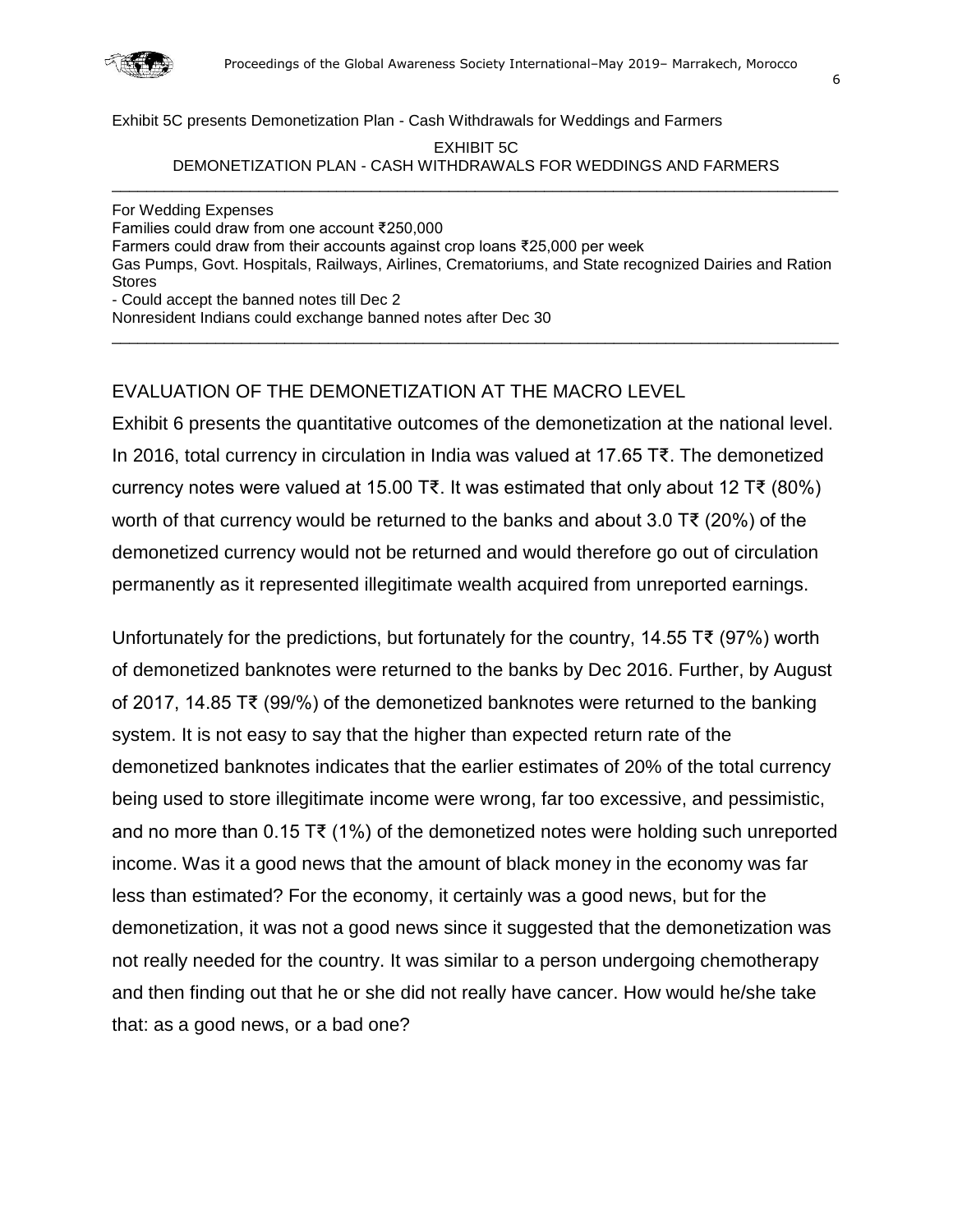

Further, it was not at all easy to assess as to how much illicit currency was in circulation before the demonetization that had now become useless and had gone out of circulation. In other words, it was not easy to assess the extent to which the demonetization was able to achieve the second objective of curbing the menace of fake currencies as there was no easy way to measure the prevalence of such currencies before and after demonetization.

#### EXHIBIT 6 QUANTITATIVE OUTCOMES OF THE 2016 DEMONETIZATION AT THE NATIONAL LEVEL

| Value of Total Currency in Circulation in 2016                                  | $17.65$ T₹ | 100%               |
|---------------------------------------------------------------------------------|------------|--------------------|
| Value of Demonetized Banknotes in 2016                                          | $15.00$ T₹ | 85.2%              |
| % Value of Demonetized Currency Expected Not to be Returned (and be removed/ go | 3.0 T₹     | 20% of Demonetized |
| out of Circulation) as originating from illegitimate sources                    |            | notes              |
| % Value of Demonetized Currency Expected to be Returned as originating from     | $12.00$ T₹ | 80% of Demonetized |
| legitimate sources                                                              |            | notes              |
| Actual % Value of Demonetized Banknotes Returned                                | 14.55 T₹   | 97%                |
| - by 30-Dec-2016                                                                |            |                    |
|                                                                                 |            |                    |
| Actual % Value of Demonetized Banknotes Returned                                | $14.85$ T  | 99%                |
| - by Aug-2017                                                                   |            |                    |

(RBI 2016, Financial Express 2017, India Today 2016; Hindustan Times 2016)

# UNINTENDED CONSEQUENCES OF DEMONETIZATION AT THE MICRO LEVEL

Separate from what happened at the macro level, there were several unintended

consequences of the demonetization that affected the operations of many financial

institutions and through them, the daily lives of small businesses and ordinary citizens.

The following paragraphs list the unintended consequences of demonetization grouped

based on where they occurred: banks, ATMs, and retail trade.

# UNINTENDED CONSEQUENCES OF DEMONETIZATON AFFECTING BANK **OPERATIONS**

Listed below are the unintended consequences of demonetization that affected bank operations to varying extent across the country.

- Inadequate of supply of, and resultant extreme shortage of New ₹500 notes in banks and ATMs
- Insistence of banks to give out only ₹2,000 notes for all withdrawals and their reluctance to give out smaller denomination notes for the fear of running out of supply
- Long lines to deposit and exchange banned banknotes at the banks
- Banks running out of cash and closing withdrawal counters early
- Customers waiting for hours in lines at banks to withdraw cash only to find out that the bank has run out of cash for the day
- Tight daily and weekly limits on withdrawals resulting in everyone to line up again and again, day after day, week after week
- Deaths of persons standing in cash lines were blamed on the demonetization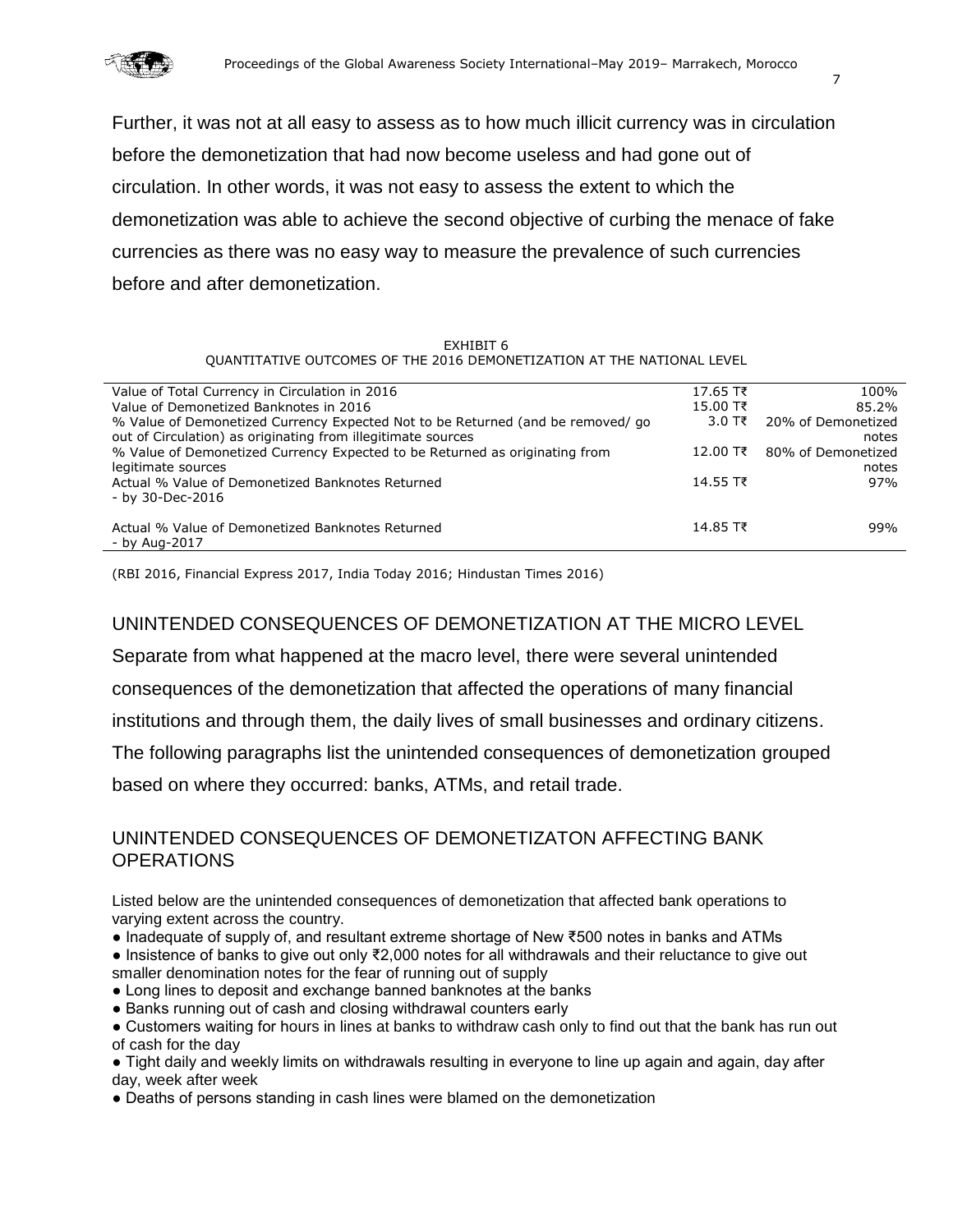

## UNINTENDED CONSEQUENCES OF DEMONETIZATON AFFECTING ATM **OPERATIONS**

Listed below are the unintended consequences of demonetization that affected ATM operations across the country.

- ATMs previously calibrated only for ₹100, ₹500, and ₹1000 notes
- With ₹500, and ₹1000 notes now demonetized, ATMs could give out only ₹100 notes
- As a result, ATMs soon ran out of cash

• Customers waiting for hours in lines at ATMs to withdraw cash only to find out that the machine has run out of cash for the day with the only option to line up at another ATM hoping to get some money

## UNINTENDED CONSEQUENCES OF DEMONETIZATON AFFECTING RETAIL TRADE

Listed below are the unintended consequences of demonetization that affected retail trade across the country.

● Indian citizens' and merchants' normal experience of shortages and hence the tendency to hold on to small notes and change

- Unwillingness of traders to accept new ₹2,000 notes for small purchases
- Inability to carry out cash transactions affected all cash-based businesses and activities:

Contractors, daily wage earners, truckers, farmers, of contractors to pay daily wages and resultant disruption of work and loss of employment

Our initial plans were to investigate the proportion of small businesses and ordinary citizens negatively affected by the demonetization, the nature of their hardships, and determine whether the government could have avoided or at least minimized them through better planning and implementation.

It is important to note that in the past India had experienced chronic shortages of currency notes and coins from time to time. And as such, both small businesses and common citizens had experience of dealing with such shortages through many creative and defensive strategies. On this background, our exploratory work indicated that that a majority of both small businesses and ordinary citizens had not experienced intolerable hardships under demonetization. Further, the government had done a fine job of explaining the objectives of the demonetization. As a result, a vast majority of the people were willing to accept the good intentions behind the demonetization and bear the hardships in the interest of the country's good. This positive attitude had further diminished the felt-pain for people during these times.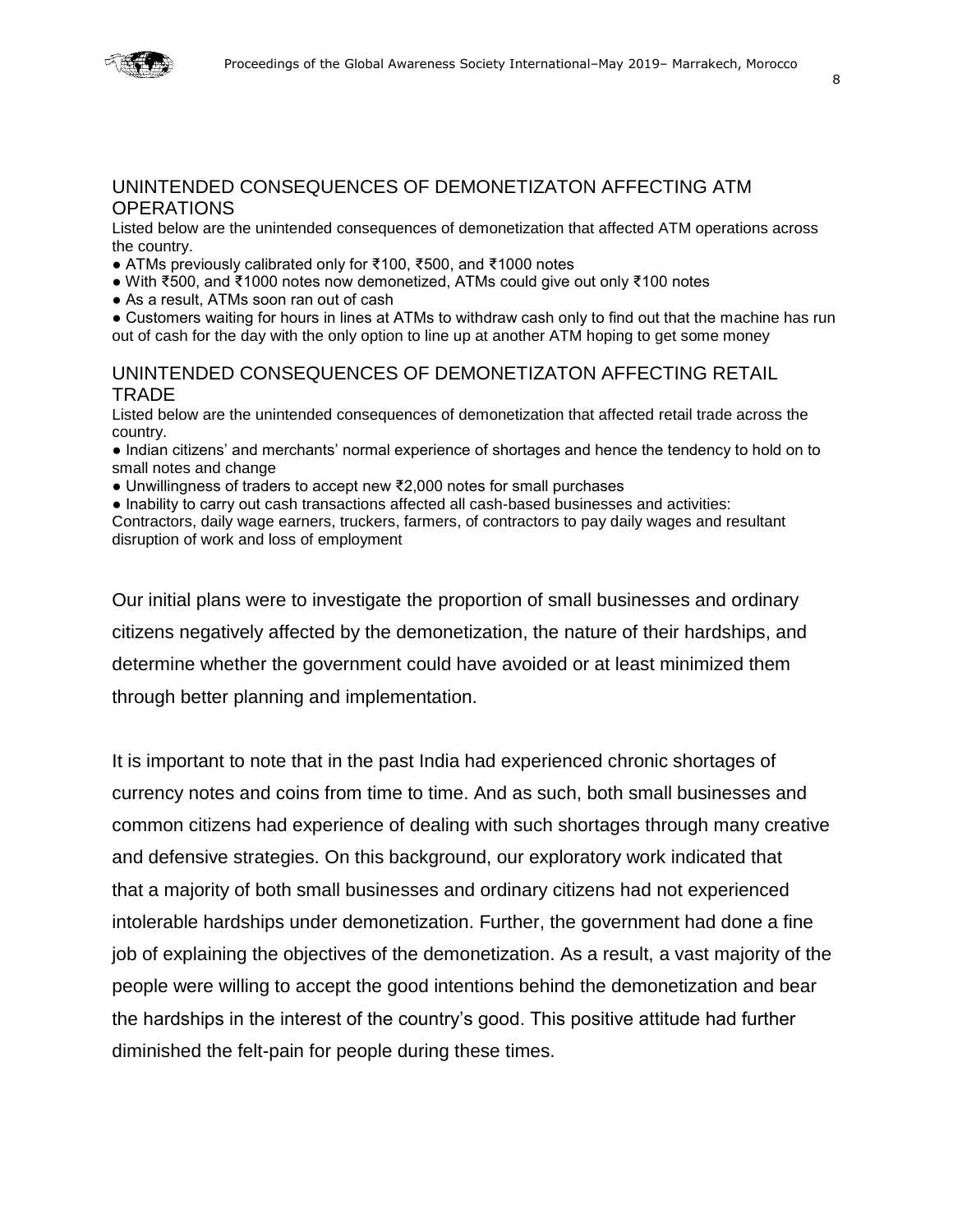

# PUBLIC VIEW OF THE EFFECTIVENESS OF DEMONETIZATION

The following lists some of the commonly held public views of the total demonetization experience.

● Demonetization is an effective way to bring out all unreported money by forcing it through the banking system

● Demonetization will destroy the existing stash of counterfeit currency and make it difficult for hostile foreign powers to disrupt the economy and finance terrorism

• Demonetization can have very only a small impact on black money since most of such income is invested in real estate, precious metals, jewelry, art and such other assets unaffected by demonetization. ● No matter what you do to stamp out corruption, the corrupt politicians and the rich always find ways to escape detection. Only the poor, who neither have black money nor are the targets of demonetization, suffer

● Overall, the demonetization was good for the country.

● Overall, the demonetization was okay for me.

In view of these findings, we changed our original plans of conducting a large and representative sample study and decided to focus on the causes that resulted in extreme cases of hardships experienced by individuals and made the demonetization controversial through their wide publicity.

Our exploratory interviews and pilot surveys indicated that most such hardships were the result of unique circumstances of each individual case. For example, families having to pay large medical bills in cash for urgent and serious hospitalizations, financially stressful wedding plans in poor families, etc. While some hardships in these cases could have been avoided and/or softened through better planning, others would have to be dealt with through delegation of authority and flexibility at local levels.

## **CONCLUSIONS**

It is not easy to draw an overall clear-cut conclusion whether or not demonetization is a good solution to stamp out black money and fake currency from an economy. However, there are several specific lessons one can learn from India's experience of 2016 demonetization. These are listed below:

● Demonetization may be a good in principle to stamp out black money and counterfeit currency from the economy

● Most short-term effects of demonetization are negative for everyone: the nontargeted innocent as well as the targeted guilty

• Smaller the demonetized currency, larger the nontargeted population negatively affected

● To be effective, demonetization must come as a surprise to everyone: the targeted and the nontargeted populations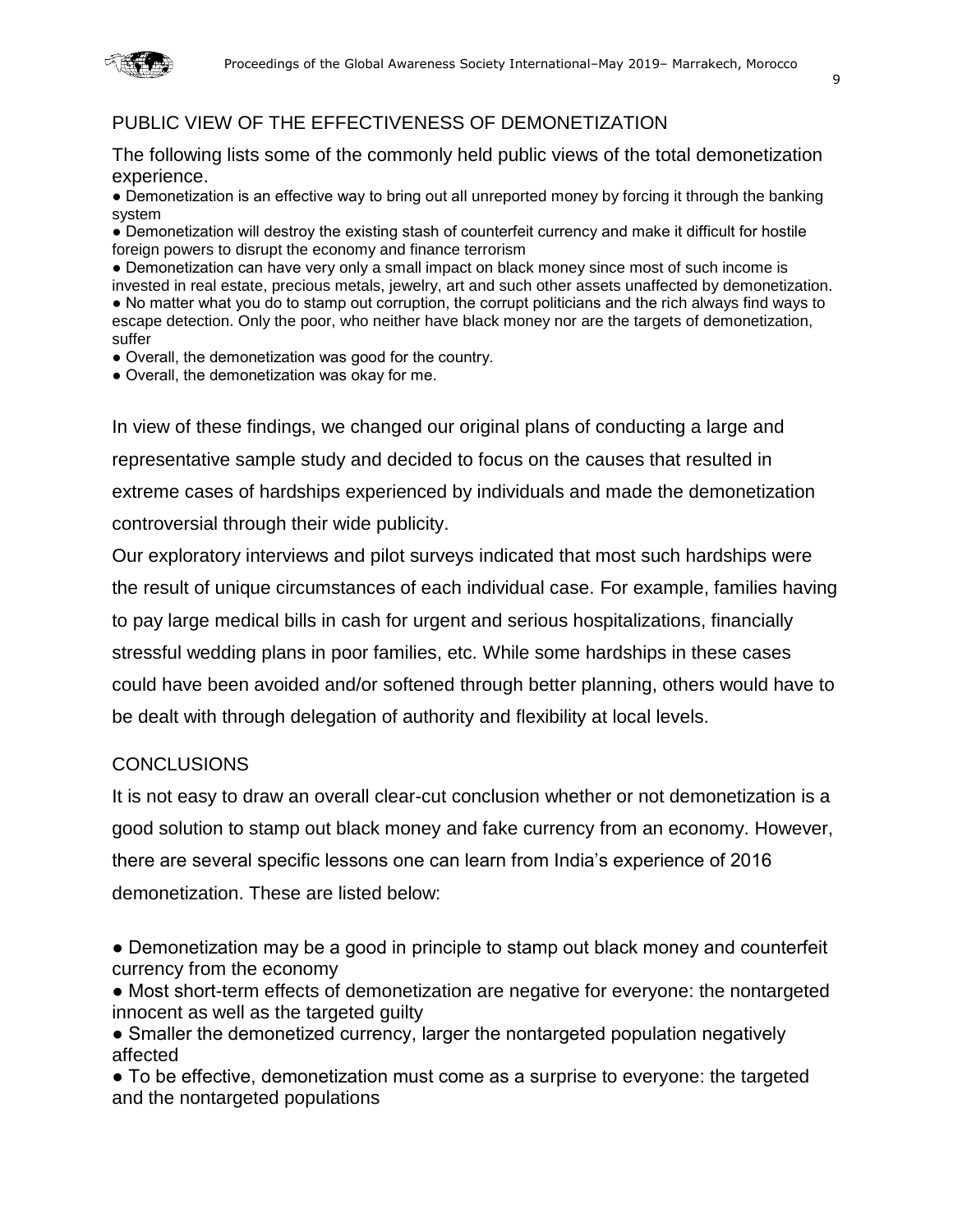

10

● Thus, a perfectly painless demonetization may be inherently impossible.

Either it can be well planned, well leaked and ineffective, or hurriedly planned, effective, but very painful

END